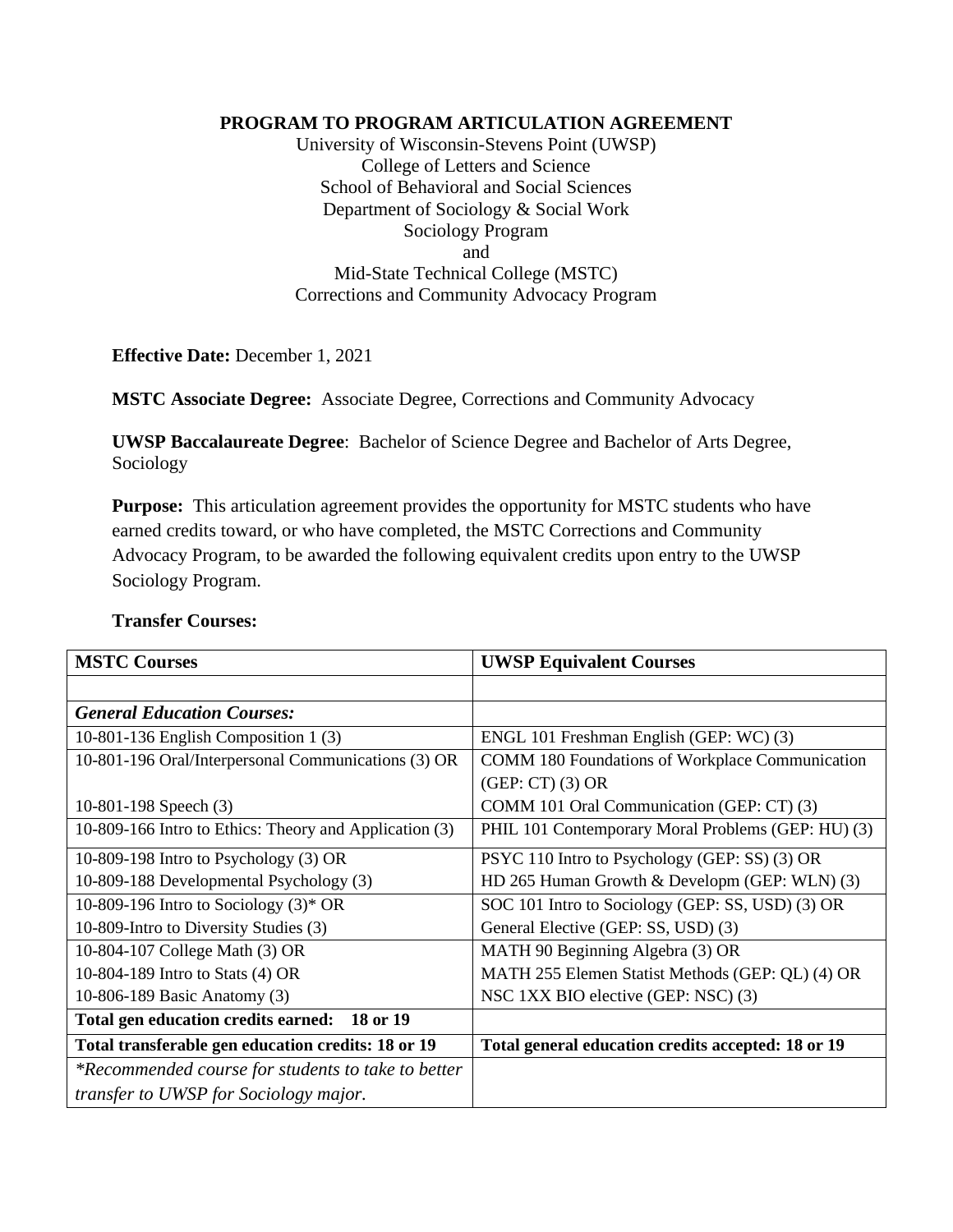| <b>Occupational Courses:</b>                             |                                          |
|----------------------------------------------------------|------------------------------------------|
| 10504104 Intro to Criminal Justice Systems (3)           | General elective (3)                     |
| 10504107 Wellness for Rehabilitative Professionals (3)   | General elective (3)                     |
| 10504109 Basic Professional Communications (3)           | General elective (3)                     |
| 10504159 Interpersonal Violence/Victimology (3)          | General elective (3)                     |
| 10504156 Child Advocacy (3)                              | General elective (3)                     |
| 10504105 Mental Health (3)                               | General elective (3)                     |
| 10504175 Understanding Substance Abuse (3)               | General elective (3)                     |
| 10504184 Basic Jail Academy 1 (3) OR                     | Applied Requirement for CJ Minor (3) OR  |
| 10504167 Trauma and Resiliency (3)                       | General elective (3)                     |
| 10504185 Basic Jail Academy 2 (3) OR                     | Applied Requirement for CJ Minor (3) OR  |
| 10504165 Basic Incarceration Principles (3)              | General elective (3)                     |
| 10504128 Telecommunications (2)                          | General elective (2)                     |
| 10504178 Secure Detention (2)                            | General elective (2)                     |
| 10504116 Probation & Parole (3)                          | General elective (3)                     |
| 10504132 Advanced Relational Skills (3) OR               | General elective (3) OR                  |
| 10504160 Internship for Rehabilitative Professionals (3) | General elective (3)                     |
| 10504106 Contemporary Social Issues (3)                  | General elective (3)                     |
| 10504179 Management of Adult Populations (3)             | General elective (3)                     |
| <b>Total occupational credits earned: 43</b>             | Total occupational credits accepted: 43  |
|                                                          | Total credits accepted at UWSP: 61 or 62 |

## **REQUIRED COURSES:**

The following coursework and degree requirements will be required to obtain the Bachelor of Science or Bachelor of Arts in Sociology at UWSP:

**Courses needed to complete degree at UWSP:**

| <b>General Education Courses:</b>        |
|------------------------------------------|
| GEP: WC (ENGL 202 Sophomore English) (3) |
| GEP: $QL(0-3)$                           |
| GEP: WLNS $(0-1)$                        |
| GEP: ART $(3)$                           |
| GEP: HP $(3)$                            |
| GEP: $NS(0-3)$                           |
| GEP: Additional ART/HUM/HP/NS/SS (6-9)   |
| GEP: GA $(0-3)$                          |
| GEP: ER $(0-3)$                          |
|                                          |